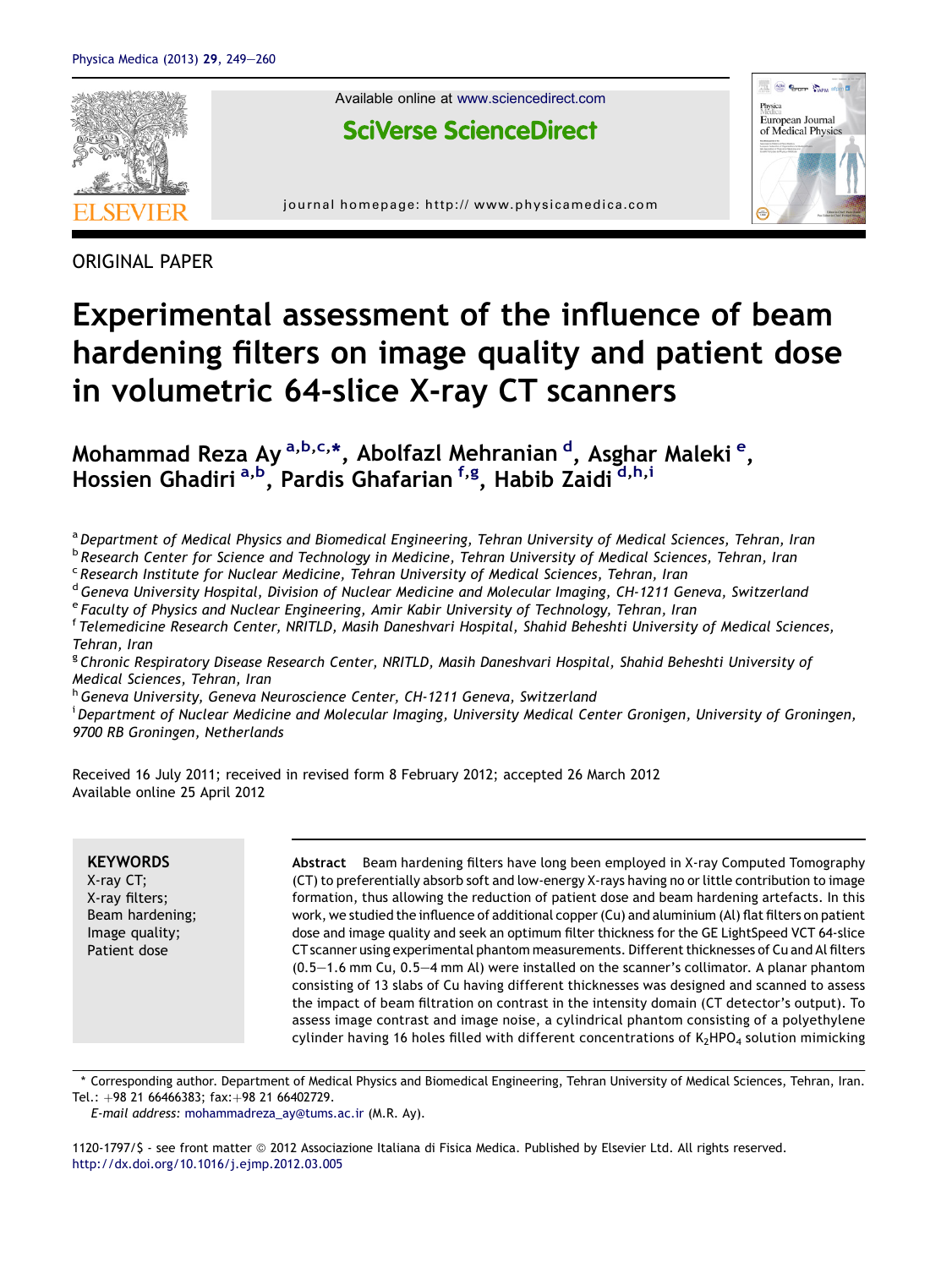different tissue types was used. The GE performance and the standard head CT dose index (CTDI) phantoms were also used to assess image resolution characterized by the modulation transfer function (MTF) and patient dose defined by the weighted CTDI. A 100 mm pencil ionization chamber was used for CTDI measurement. Finally, an optimum filter thickness was determined from an objective figure of merit (FOM) metric. The results show that the contrast is somewhat compromised with filter thickness in both the planar and cylindrical phantoms. The contrast of the K<sub>2</sub>HPO<sub>4</sub> solutions in the cylindrical phantom was degraded by up to 10% for a 0.68 mm Cu filter and 6% for a 4.14 mm Al filter. It was shown that additional filters increase image noise which impaired the detectability of low density  $K_2HPO_4$  solutions. It was found that with a 0.48 mm Cu filter the 50% MTF value is shifted by about 0.77 lp/cm compared to the case where the filter is not used. An added Cu filter with approximately 0.5 mm thickness accounts for 50% reduction in radiation-absorbed dose as measured by the weighted CTDI. The FOM results indicate that with an additional filter of 0.5 mm Cu or minimum 4 mm Al, a good compromise between image quality and patient dose is achieved for CT images acquired at tube voltages of 120 and 140 kVp. The results seem to indicate that an optimum filter for high kVp acquisitions, routinely used in cardiovascular imaging, should be 0.5 mm copper or 4 mm aluminium minimum.

ª 2012 Associazione Italiana di Fisica Medica. Published by Elsevier Ltd. All rights reserved.

## Introduction

Since its introduction in clinical setting, X-ray Computed Tomography (CT) has experienced considerable technical advances both in data acquisition and image reconstruction and has emerged as a leading cross-sectional diagnostic imaging technique of choice in clinical setting. Taking advantage of multi-detector row technology and scan speeds as fast as 0.3 s [\[1\]](#page-10-0), CT imaging has further found new applications in cardiovascular imaging [\[2\]](#page-10-0). Compared to other imaging modalities, X-ray CT delivers relatively high radiation doses to patients to provide acceptable diagnostic quality images [\[3,4\]](#page-10-0). This has provoked a growing concern on patient dose and called for continuous efforts in developing dose reduction and optimization procedures and maintaining radiation exposures as low as reasonably achievable [\[5\].](#page-10-0)

As polychromatic X-ray beams used during CT imaging pass through a patient, soft and low energy X-rays, which are of little importance in image formation, are preferentially absorbed to a great extent compared to high-energy photons. A consequence of this selective absorption is the increase in patient's absorbed dose and non-linear increase in the beam's average energy, which is often referred to as beam hardening effect [\[6\].](#page-10-0) As a result, the total attenuation of X-rays and therefore the associated log-processed transmission data will no longer be a linear function of tissue thickness. The most widely used Filtered backprojection (FBP) algorithms in CT reconstruction assume a linear propagation model for the detected photons and as such fail to consider the non-linear beam hardening effect [\[7\].](#page-10-0) Consequently, the reconstructed images exhibit cupping artefacts and reduced CT numbers behind bony structures and streak artifacts around metallic objects  $[8-11]$  $[8-11]$  $[8-11]$ . These artefacts may mimic or obscure pathologic lesions, rendering the interpretation of CT images complicated and leading to equivocal findings [\[12,13\]](#page-10-0). The polychromaticity of X-ray beams therefore not only increase patient dose but also induce beam hardening artefacts. Hence, there is a need for taking appropriate measures toward concomitant patient dose reduction and beam hardening correction (BHC).

Various schemes have been suggested for BHC in FBP images including pre-processing of projection data  $[14-17]$  $[14-17]$ , post-processing of the reconstructed images  $[18-22]$  $[18-22]$ , dualenergy imaging  $[23-25]$  $[23-25]$  $[23-25]$  and physically pre-filtering the incident X-ray spectra [\[14,15\].](#page-10-0) Pre-processing assumes that all soft tissues have the same hardening properties as water and scales the projection data by those where beam hardening had not occurred [\[17\].](#page-10-0) This approach which is often referred to as water or linearization correction works well with soft tissues but fails in the presence of bony and high-density materials. In post-processing, the problem of bones is fairly tackled, since the contribution made by bone to projection data is determined in a reconstructionsegmentation process and appropriate correction is applied through linearization [\[18\]](#page-10-0). In the dual-energy technique proposed by Alvarez and Macovski [\[25\]](#page-11-0), linear attenuation coefficients are decomposed into photoelectric and Compton scatter components. Therefore, CT images can in principle be generated at any energy, free from beam hardening. Dual-energy CT imaging, however, requires two acquisitions with two different energies, which compromises its use in a clinical setting owing to increased patient dose. Another approach for BHC is to physically pre-filter the X-ray spectra prior to reaching the patient using additional beam hardening filters. The rationale behind this approach is that beam hardening would not occur if monoenergetic X-ray sources are used for CT data acquisition [\[7\].](#page-10-0) Additional filters thus harden the radiation beam by absorbing soft X-ray photons, so that a more homogenous beam is utilized for imaging. Furthermore, specially designed filters known as beam shapers (e.g. bow tie filter) are also used in CT scanners to shape the x-ray beam to deliver dose with appropriate spatial distribution. As consequence of pre-filtering, both beam hardening effect and patient's absorbed dose are intrinsically reduced, however, as a compromise, statistical noise or quantum mottle is increased, which in turn impairs image quality and low-contrast detectability [\[26\]](#page-11-0).

Statistical noise governed by photon counting statistics tends to increase as pre-filtering decreases the number of photons available for CT image formation. This has spurred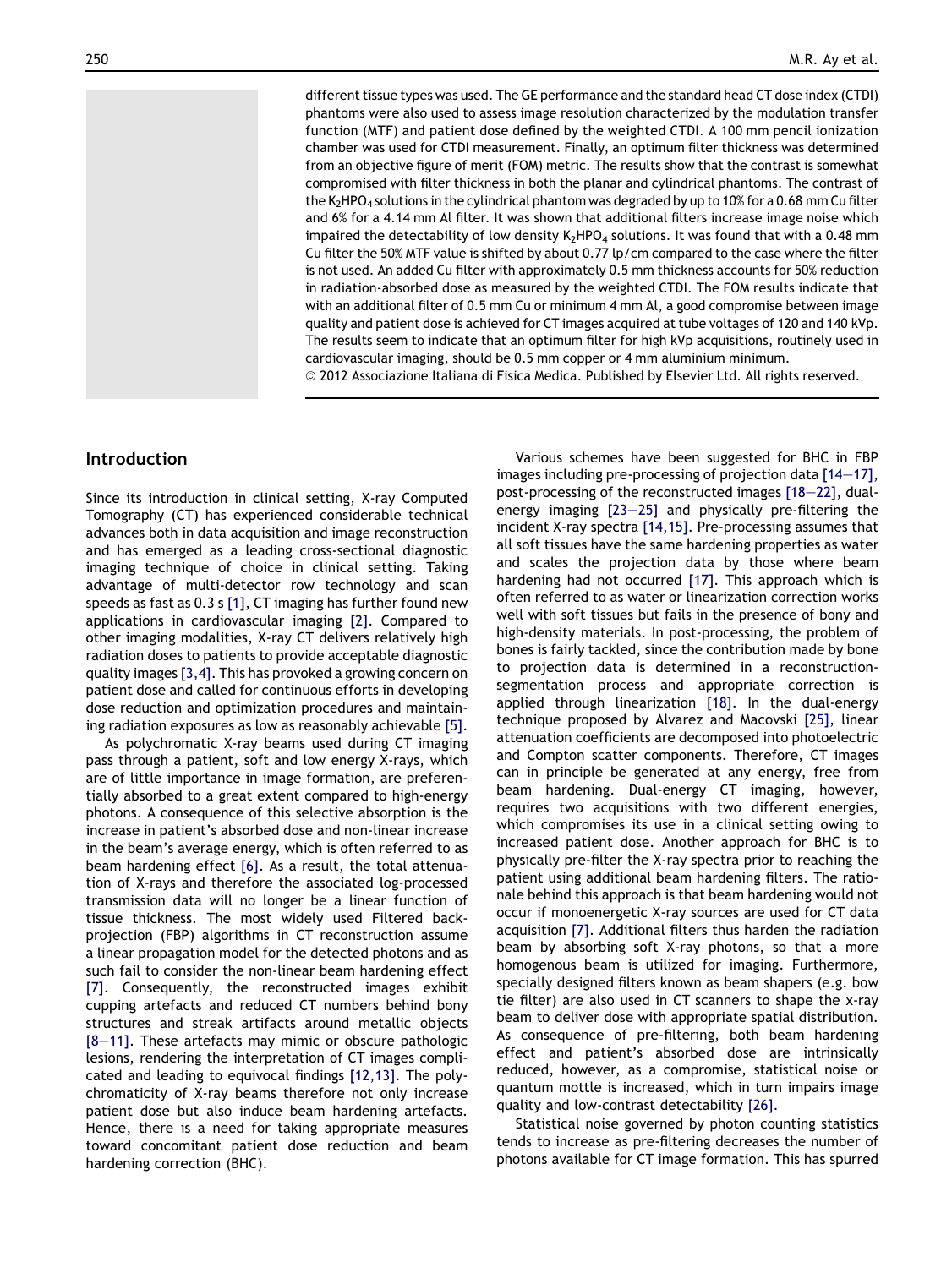<span id="page-2-0"></span>many studies on optimizing pre-filtering using different filter materials and thicknesses to reach a compromise between image quality and patient dose. Szulc and Judy [\[27\]](#page-11-0) indicated that filter materials with an atomic number from 29 to 40 are optimum for CT imaging and concluded that a minimum of 4 mm aluminium (Al) filtration was required to achieve an optimum level of dose performance at 120 kVp. In a study on spectrally equivalent filters in the diagnostic energy range, Jennings [\[28\]](#page-11-0) indicated that copper (Cu) beam hardening filters are preferable to aluminium filters as they are about 10% more efficient. Compared to Al filters, Cu filters have a higher photoelectric absorption than Compton scatter which makes it as an efficient filter for diagnostic radiology [\[29\]](#page-11-0). In conventional projection radiology, beam filtration is widely used. Kohn et al. [\[30\]](#page-11-0) determined experimentally that for the least X-ray tube loading, a compound filter of 0.1 mm Cu and 2 mm Al yields the lowest entrance skin exposure compared to a filter of 2 mm Al. In a study on optimisation of Cu filter thickness for contrast-enhanced projection radiology, Morrell et al. [\[31\]](#page-11-0) reported that 0.3 mm of Cu reduces entrance surface dose rate by 56% without substantially degrading image contrast. Current generation CT scanners typically employ a beam filtration between 1 mm and 3 mm Al and an additional filtration of 0.1 mm Cu, giving a total beam filtration of between 5 mm and 6 mm Al. However, there are some newer scanners that operate with an added filtration of approximately 0.2 mm Cu, resulting in a total beam filtration of between 8 mm and 9 mm Al, and sometimes even up to 12 mm Al quality-equivalent filtration [\[32\]](#page-11-0).

With advances in multi-detector row technology, there is a rapid shift toward multislice and volumetric CT acquisitions particularly targeted for cardiovascular imaging. Multislice CT and associated technical advances have markedly influenced radiation dose requirements and the way dose reduction and optimization procedures are practiced in the context of CT imaging [\[33\].](#page-11-0) This emphasizes the need for more dedicated, scanner-oriented optimization techniques so as to achieve diagnostically acceptable images with the lowest possible patient dose. In fact, recent advances in dose reduction strategies address the issue of radiation optimization through beam collimation and filtration, automatic tube current modulation, efficient detector configuration and advanced image reconstruction algorithms [\[33,34\]](#page-11-0). Along these lines, we aimed at optimizing experimentally X-ray beam hardening filters for an advanced multislice CT scanner and quantifying its influence on image quality and dose delivered to patients. We also define a figure of merit (FOM) to seek an optimum filter capable of minimizing patient dose without markedly impairing image quality.

# Materials and methods

### The CT scanner

CT imaging was performed using the 64-slice LightSpeed VCT scanner (GE Healthcare Technologies, Waukesha, WI). This VCT system equipped with V-Res detector technology acquires 64 channels across 40 mm of the subject in less than 0.4 s. The V-Res detector consists of GE's patented HiLight scintillator coupled to a backlit-configured diode and the Volara data acquisition system capable of acquiring 58,368 channels simultaneously. Contrary to frontlit, the backlit configuration makes the diodes very scalable, thereby higher signal isolation and better image resolution is achievable. The scanner makes use of the Performix Pro X-ray tube which delivers up to 800 mA and has an inherent filtration of 3.25 mm Al plus 0.1 mm Cu at 140 kVp. For Xray beam filtration, the LightSpeed VCT provides three types of filters including a flat filter, a bowtie beam shaping filter with three sizes  $-$  small, medium and large  $-$  optimized over the full range of patient sizes, from paediatric/ head  $(<25 \text{ cm})$  to large-body  $(35-50 \text{ cm})$  and a cardiac filter mode for cardiovascular imaging studies [\[35\].](#page-11-0)

#### Additional filters and phantoms

To determine an optimum additional flat filter in the LightSpeed VCT scanner, several copper (Cu) and aluminium (Al) filters with dimensions of  $4 \text{ cm} \times 10 \text{ cm}$  and thicknesses of  $0.15-1.61$  mm  $(Cu)$  and  $0.53-4.14$  mm  $(Al)$  were prepared and in turn installed on the scanner's collimator aperture. Table 1 presents the thicknesses of the filters used for CT imaging of the phantoms studied in this work. Two in-house phantoms including a planar and a cylindrical phantom were designed for evaluating the influence of beam filtration on contrast in intensity domain (CT detector's output) and in image domain (CT numbers). The planar phantom consists of 13 slabs of Copper fixed on a foam and 5 mm apart from each other [\(Fig. 1a](#page-3-0)). The slabs have a dimension of 40 cm  $\times$  12.5 cm and thicknesses of  $0.13-1.31$  mm. The specified Al and Cu filters for this phantom (Table 1) were in turn installed and after centring the phantom, a CT radiograph (scout view) was acquired using the following acquisition parameters: tube potentials of 120 and 140 kVp, 200 mA tube current, 2 s scan time, 5 mm slice thickness and small bowtie filter. The 25 cm diameter cylindrical polyethylene phantom composed consists of 16 cylindrical holes (2 cm diameter) on its perimeter and four holes (0.5 cm in diameter) nearby its centre plus a central hole for pencil dosimeter placement ([Fig. 1](#page-3-0)b). The central holes were empty whereas the peripheral holes were filled with different concentrations of K<sub>2</sub>HPO<sub>4</sub> solution ranging from  $0 g/cc$  (only water) to 1.80 g/cc to simulate soft tissue and bones with different densities ([Table 2](#page-3-0)). The phantom was scanned for different

| Aluminium (Al) and copper (Cu) filter thicknesses<br>Table 1<br>(in mm) used for the studied phantoms. |       |                                |  |  |  |  |  |  |
|--------------------------------------------------------------------------------------------------------|-------|--------------------------------|--|--|--|--|--|--|
| Planar/cylindrical<br>phantom                                                                          |       | GE performance/CTDI<br>phantom |  |  |  |  |  |  |
| mm Al                                                                                                  | mm Cu | mm Cu                          |  |  |  |  |  |  |
| 0.53                                                                                                   | 0.15  | 0.15                           |  |  |  |  |  |  |
| 1.06                                                                                                   | 0.28  | 0.28                           |  |  |  |  |  |  |
| 2.60                                                                                                   | 0.48  | 0.48                           |  |  |  |  |  |  |
| 4.14                                                                                                   | 0.68  | 0.68                           |  |  |  |  |  |  |
|                                                                                                        |       | 0.75                           |  |  |  |  |  |  |
|                                                                                                        |       | 1.40                           |  |  |  |  |  |  |
|                                                                                                        |       | 1.61                           |  |  |  |  |  |  |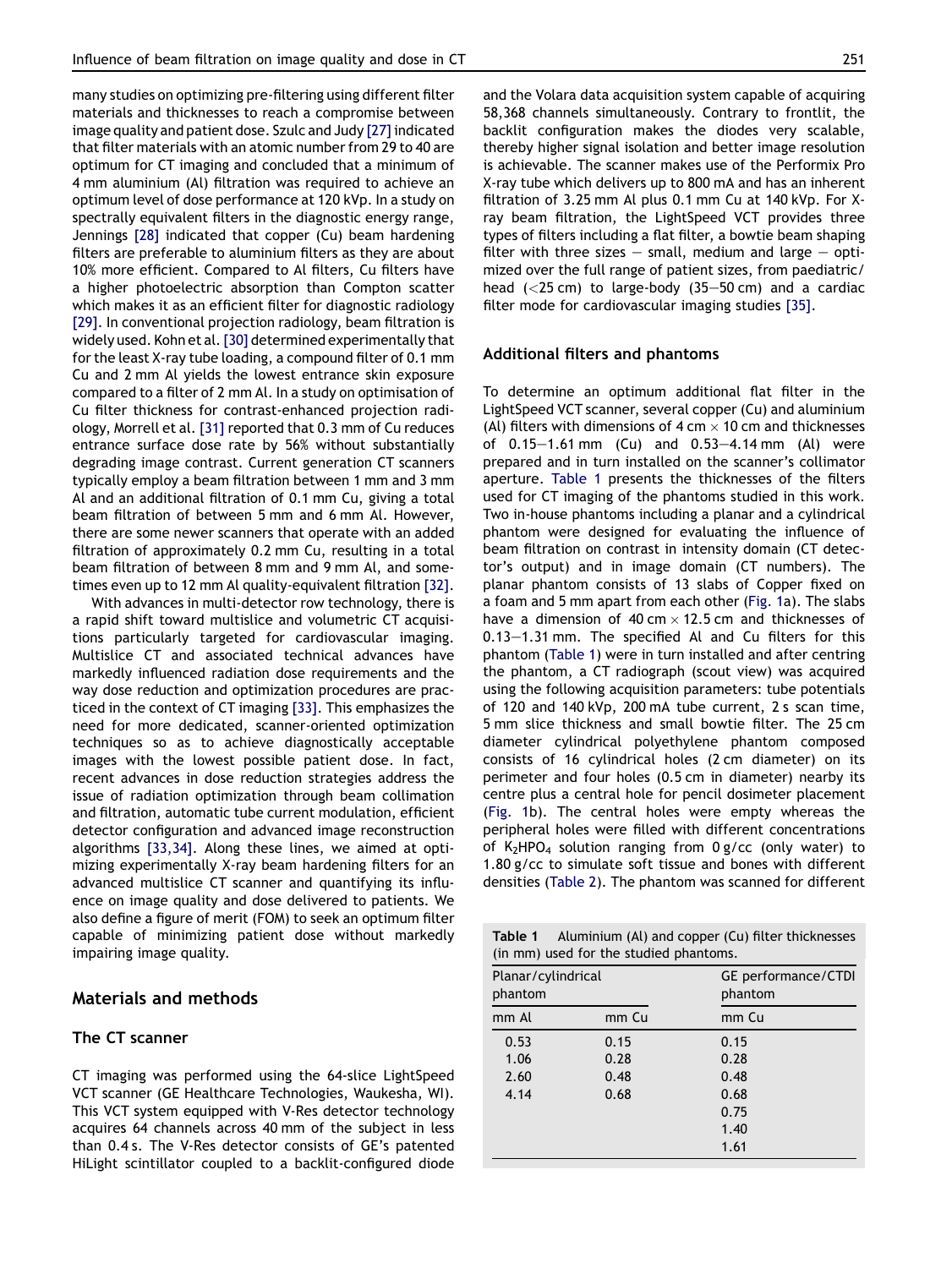<span id="page-3-0"></span>

Figure 1 Photographs of phantoms and experimental setup used. (a) The planar phantom and (b) the cylindrical phantom designed for intensity and image contrast assessment, respectively. (c) The cylindrical phantom centred in the CT scanner with a pencil dosimeter. (d) The GE performance and CTDI phantoms, pencil dosimeter and copper filter installed in the collimator.

thicknesses of Al and Cu filters (see [Table 1\)](#page-2-0) and tube potentials of 120 and 140 kVp, 200 mA tube current, 2 s scan time, 1.25 mm slice thickness and small bowtie filter. Fig. 1c shows the cylindrical phantom and its setup for experimental measurements.

|  |                               |  | <b>Table 2</b> Concentration and density of $K_2HPO_4$ solution in |  |  |
|--|-------------------------------|--|--------------------------------------------------------------------|--|--|
|  |                               |  | the 16 holes of the cylindrical phantom used to mimic              |  |  |
|  | different biological tissues. |  |                                                                    |  |  |

| No. Solution                | Concentration (g/cc) | Density $(g/cm3)$ |
|-----------------------------|----------------------|-------------------|
| 1                           | 0.00 <sup>a</sup>    | 1.00              |
| $\overline{2}$              | 0.12                 | 1.08              |
| $\overline{3}$              | 0.18                 | 1.12              |
| $\overline{\mathcal{A}}$    | 0.24                 | 1.16              |
| 5                           | 0.30                 | 1.20              |
| 6                           | 0.36                 | 1.25              |
| $\overline{7}$              | 0.48                 | 1.33              |
| 8                           | 0.54                 | 1.37              |
| 9                           | 0.60                 | 1.41              |
| 10                          | 0.66                 | 1.45              |
| 11                          | 0.72                 | 1.49              |
| 12                          | 0.84                 | 1.57              |
| 13                          | 0.90                 | 1.61              |
| 14                          | 1.20                 | 1.82              |
| 15                          | 1.50                 | 2.02              |
| 16                          | 1.80                 | 2.22              |
| $\mathsf{a}$<br>Only water. |                      |                   |

The GE performance phantom generally used for quality control and spatial resolution measurements was employed for assessing the impact of pre-filtering on overall image quality and the scanner's modulation transfer function (MTF). The phantom is composed of a water-filled cylindrical Plexiglas shell (20.3 cm inner and 21.6 cm outer diameter) divided into three different sections. The first section contains some patterns for measuring spatial resolution, slice thickness and laser light alignment. The patterns for spatial resolution include 6 groups of 5 linepairs corresponding to spatial frequencies of 3, 4, 5, 6, 7 and 8.5 lp/cm. The second section includes low contrast resolution patterns whereas the third one contains water for the purpose of noise measurement (Fig. 1d). Acquisition parameters were similar to those used for the cylindrical phantom study. The method adopted for experimental measurement of the MTF, referred to as the standard deviation (SD) method, is based on calculation of the SD of CT numbers in different regions of a phantom followed by determination of modulation coefficient. Three regions of interest (ROI) were selected for each specific spatial frequency [\[37\]](#page-11-0).

To estimate patient dose reduction following prefiltering, the standard head CTDI phantom consisting of a polymethyl methacylate (PMMA) cylinder (15 cm length and 16 cm diameter) was used. It contains five probe holes, one located in the centre and four around the perimeter,  $90^\circ$  apart from each other and 1 cm below the surface (Fig. 1d). For CTDI measurements, we used the DCT10-RS ionization chamber equipped with the Barracuda system (RTI Electronics, Inc., Sweden). This pencil dosimeter has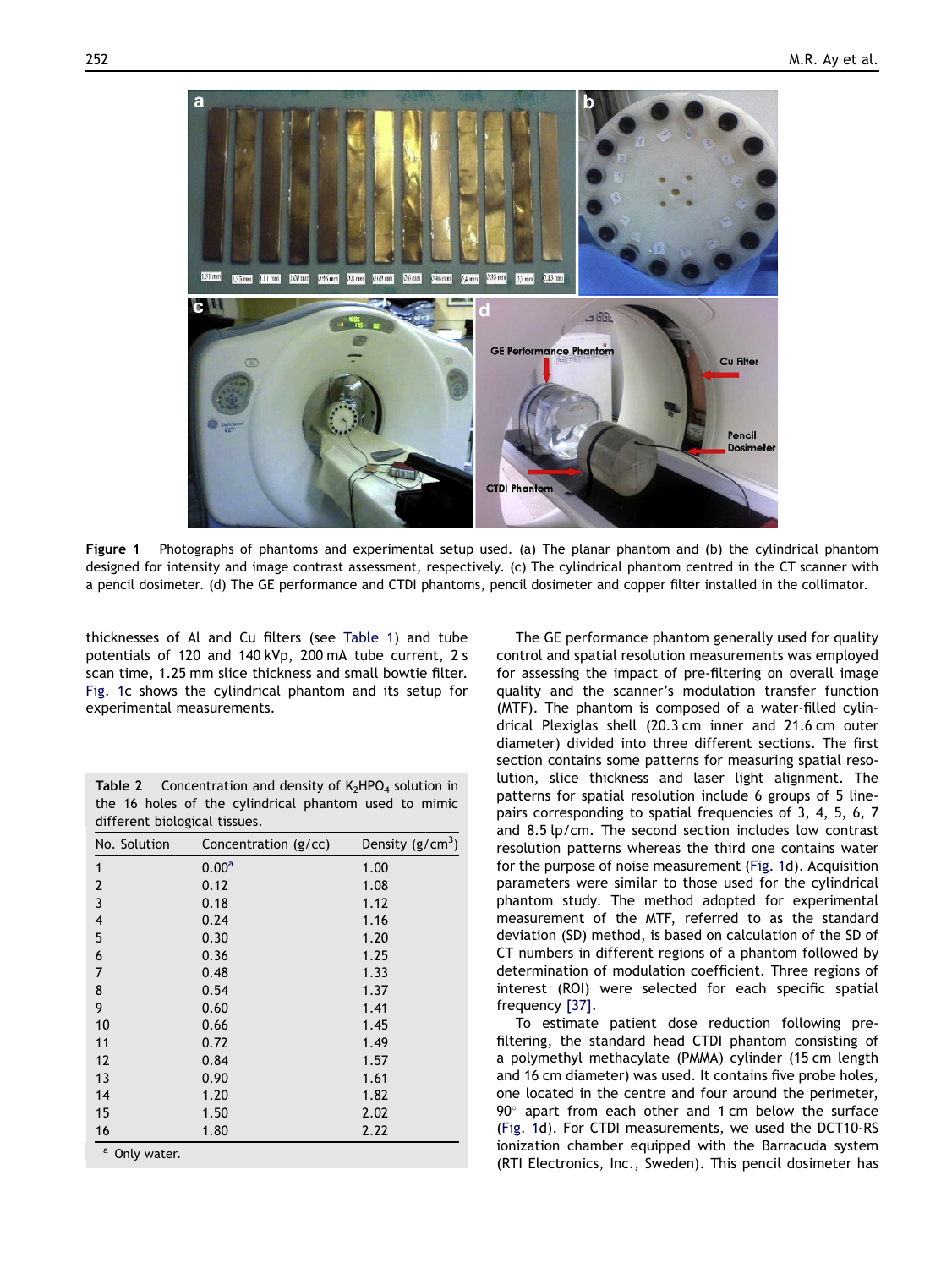<span id="page-4-0"></span>an active length of 100 mm and is especially intended for CTDI measurement in air or within the phantom. As presented in [Table 1](#page-2-0), different thicknesses of Cu filter were used for CTDI measurement using the same acquisition parameters used for the cylindrical phantom.

#### Assessment strategy

#### Image quality evaluation

Image quality in CT, as in all imaging modalities, is principally characterized by image contrast, spatial resolution and noise. Image contrast is the difference in the image gray-scale between closely adjacent regions and results essentially from subject contrast. Subject contrast, that is the differential attenuation of X-ray photons within different tissue types, is often defined as follows:

$$
C = \frac{I_a - I_b}{I_a + I_b} \tag{1}
$$

where  $I_a$  and  $I_b$  are the intensities of the radiation passing the adjacent regions being imaged. As subject contrast and consequently image contrast are substantially affected by the quality of the incident X-ray spectra [\[26\],](#page-11-0) we evaluated the influence of additional filters on both subject contrast (contrast in intensity domain) and image contrast (contrast in image domain) using the planar and cylindrical phantoms, respectively. In the planar phantom, the intensity contrast of all slabs was calculated according to Eq. (1), where  $I<sub>b</sub>$  was set as the average of the intensities recorded by those detectors that are subtended by the *i*th slab's projection and  $I_a$  was set to the detectors subtended by the projection of the thinnest slab (0.31 mm). In the cylindrical phantom, the image contrast of all  $K_2HPO_4$  solutions was also calculated according to Eq. (1) using a region-ofinterest (ROI)-based analysis, where  $I<sub>b</sub>$  was the average of CT numbers in the ROI of the *i*th solution and  $I_a$  the one with the lowest amount of  $K_2HPO_4$  (0.12 g/cc), chosen as a reference material.

The formulation (1) is sometimes called modulation [\[36\]](#page-11-0), as the intensity of the transmitted X-rays is modulated based on the subject's attenuating properties. This definition is in harmony with the definition of the modulation transfer function which describes how much contrast, or modulation, at a specific spatial frequency is maintained and transferred by the imaging system. Spatial resolution is another characteristic of image quality that is often quantitatively described by the MTF. It refers to the ability of distinguishing small, closely spaced objects. In this study, we also assessed the influence of X-ray filtration on image resolution using MTF measurements using the GE performance phantom. The MTF was experimentally measured using the standard deviation (SD) method [\[37\]](#page-11-0), in which the transferred modulation of line-pair patterns, having different spatial frequencies, is determined from the standard deviation of CT numbers in ROIs placed on the patterns. As shown in Fig. 2, three identical ROIs were selected for each group of patterns; namely,  $ROI_A$  for all line pairs of a given frequency,  $ROL<sub>B</sub>$  for Plexiglas region and  $ROL<sub>C</sub>$  for water background. To obtain the contrast scale of the scanner required by the SD method, the difference of average CT numbers in  $ROI<sub>B</sub>$  and  $ROI<sub>C</sub>$  was calculated. In the

Figure 2 The GE performance phantom and the ROIs (A, B and C) selected for MTF calculations using the standard deviation method.

next step, the modulation at each spatial frequency was determined from the  $SD(\sigma)$  of the ROIs according to Eq. (2), and then applied to Eq. (3). Thereby the MTF value at the corresponding frequency was obtained. In this study, we used the spatial frequency where the MTF falls to 50% of its maximum value, i.e. 50% MTF value, to characterize the MTF performance of the scanner after adding additional filters.

$$
Modulation = \sqrt{\sigma_A^2 - \left(\frac{\sigma_B + \sigma_C}{2}\right)^2}
$$
 (2)

$$
MTF = 2.2 \times \frac{Modulation}{Contrast scale}
$$
 (3)

As evident from the above approach, the noise represented by the standard deviation of CT numbers influences image resolution. It particularly limits the ability of differentiating low-contrast objects from their background, i.e. low-contrast detectability or contrast resolution [\[38\]](#page-11-0). Hence, the influence of X-ray filtration on image noise and the average of CT numbers were further studied using images of the cylindrical phantom for various thicknesses of additional filters.

#### Patient dose evaluation

The fundamental dose descriptor in CT is the CTDI which allows the estimation of patient dose from different scanning parameters setting. In this study, we used the weighted CTDI (CTDI<sub>W</sub>) which according to Eq. (4) provides a weighted sum of the central (CTDI $<sub>C</sub>$ ) and the peripheral</sub> (CTDI<sub>P</sub>) dose measurements in the CTDI phantom using a 100 mm ionization chamber.

$$
\text{CTDI}_W = \frac{1}{3} \times \text{CTDI}_C + \frac{2}{3} \times \text{CTDI}_P \tag{4}
$$

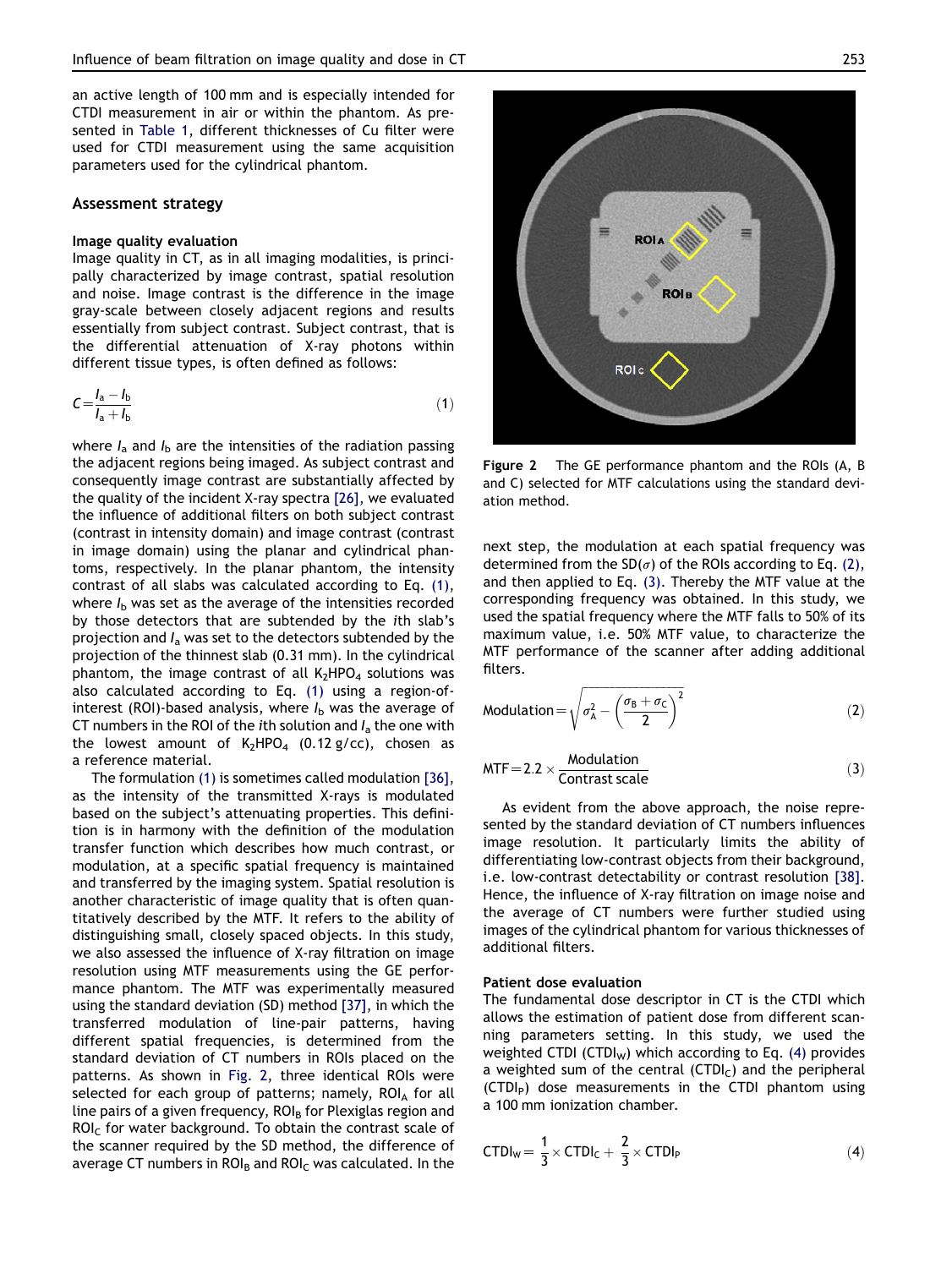$CTDI<sub>C</sub>$  and  $CTDI<sub>P</sub>$ , were respectively, calculated from measurements in the centre and the average of the four measurements in the periphery of the phantom. In each measurement, the unused holes were plugged by the PMMA rods supplied with the phantom. The CTDI $<sub>w</sub>$  represents the</sub> average radiation dose across the diameter of the phantom and as such it represents a good measure of the average dose within the scanned volume.

#### Figure of merit (FOM) formulation

The assessment of image quality with regard to dose minimization is often carried out using a FOM [\[27,30\].](#page-11-0) To find the optimum thickness of the studied filters, we used a FOM defined as the ratio of the square of signal-to-noise ratio (SNR) and dose, SNR<sup>2</sup>/Dose [\[26\].](#page-11-0) This FOM is also referred to as image-quality figure [\[26,39\]](#page-11-0) and dose-to-information conversion factor [\[40\]](#page-11-0) in the literature. The above FOM can in fact be derived from the relationship between dose and resolution in CT imaging formulated as [\[6\]:](#page-10-0)

$$
D = k \frac{\text{SNR}^2}{R^3 t} \tag{5}
$$

where  $D$  is patient dose, SNR is signal-to-noise ratio,  $R$  is the spatial resolution,  $t$  is the slice thickness, and  $k$  is a constant. The above equation implies that a twofold improvement in the SNR requires a fourfold increase in patient dose. In the definition of the FOM (SNR<sup>2</sup>/D), the nominator  $SNR<sup>2</sup>$  is divided by the dose. Using a ROI-based analysis of the CTDI phantom images, the SNR was calculated as the average of CT numbers of pixels within a ROI (10 mm diameter) divided by their standard deviation. Since the FOM is independent of the dose, an optimum filter is found at a thickness of the filter where the FOM reaches its maximum [\[26\]](#page-11-0).

## Results

Fig. 3a shows the counts recorded by the V-Res detector during the scanning of the planar phantom using an additional filter of 0.15 mm Cu at 120 kVp. The overall bellshaped distribution of the counts is simply ascribed to the bow-tie beam shaping filter which gradually attenuates the intensity of X-ray fan-beams toward the edges of the beam. To evaluate the contrast in the intensity domain, the recorded counts should be corrected for the effect of the bow-tie filter. This correction was applied by dividing the counts recorded in a scan without the phantom in place (blank scan) to those recorded with the phantom in the field-of-view. The corrected count distribution is shown in Fig. 3b, in which different thicknesses of the Cu slabs account for the step-wise reduction of the counts, which was measured as a contrast factor according to Eq. [\(1\).](#page-4-0) [Fig. 4a](#page-6-0) and b shows the calculated contrast for the planar phantom as a function of the thickness of Cu and Al filters at 120 kVp. It can be seen that the contrast is somewhat compromised by filter thickness particularly in the case of additional Cu filters for slabs having higher thicknesses. [Table 3](#page-6-0) summarizes the percent change in the contrast of the slabs relative to the 0.13 mm reference slab for Al and Cu additional filters at 120 and 140 kVp.



Figure 3 (a) The counts distribution recorded during the CT radiograph of the planar phantom with an additional filter of 0.15 mm Cu at 120 kVp. (b) The counts corrected for the effect of the bow-tie filter using a blank scan.

[Table 4](#page-7-0) presents the relative reduction of CT numbers of  $K_2$ HPO<sub>4</sub> solutions in the cylindrical phantom relative to those obtained without adding beam hardening filter at tube voltages of 120 and 140 kVp. The results show that additional filters reduce the CT numbers. For instance, the 0.68 mm Cu filter reduced the CT number of the 1.8 g/cc  $K<sub>2</sub>HPO<sub>4</sub>$  solution by about 12% while the 4.14 mm Al filter reduced it by about 3%. Moreover, the CT number of solutions having higher amounts of  $K_2HPO_4$  showed more reduction. This is illustrated in [Fig. 5](#page-7-0) in which representative slices of the polyethylene cylindrical phantom acquired with and without the 0.68 mm Cu filter at 140 kVp together with the difference image are shown. As seen in [Fig. 5c](#page-7-0), the objects having higher amount of  $K_2HPO_4$  (high density objects) show more difference in CT numbers compared to low-contrast objects.

[Fig. 6](#page-8-0) shows the image contrast calculated for the cylindrical phantom as a function of the thickness of Cu and Al filters at 120 kVp. The contrast is reduced with filter thickness markedly in low-contrast objects especially for 0.18 g/cc  $K_2HPO_4$  sample for which added filters of 0.68 mm Cu and 4.14 mm Al reduced the contrast on average by 10.5% and 5.5%, respectively. [Table 5](#page-8-0) presents the percent change in the contrast of the  $K_2HPO_4$  solutions relative to the reference solution for Cu and Al additional filters at 120 and 140 kVps. Image noise in Hounsfield Unit (HU) for different  $K_2HPO_4$  solutions of the cylindrical phantom is shown in [Fig. 7](#page-9-0) for different thicknesses of Cu and Al filters at 140 kVp. As expected added filtration, especially with Cu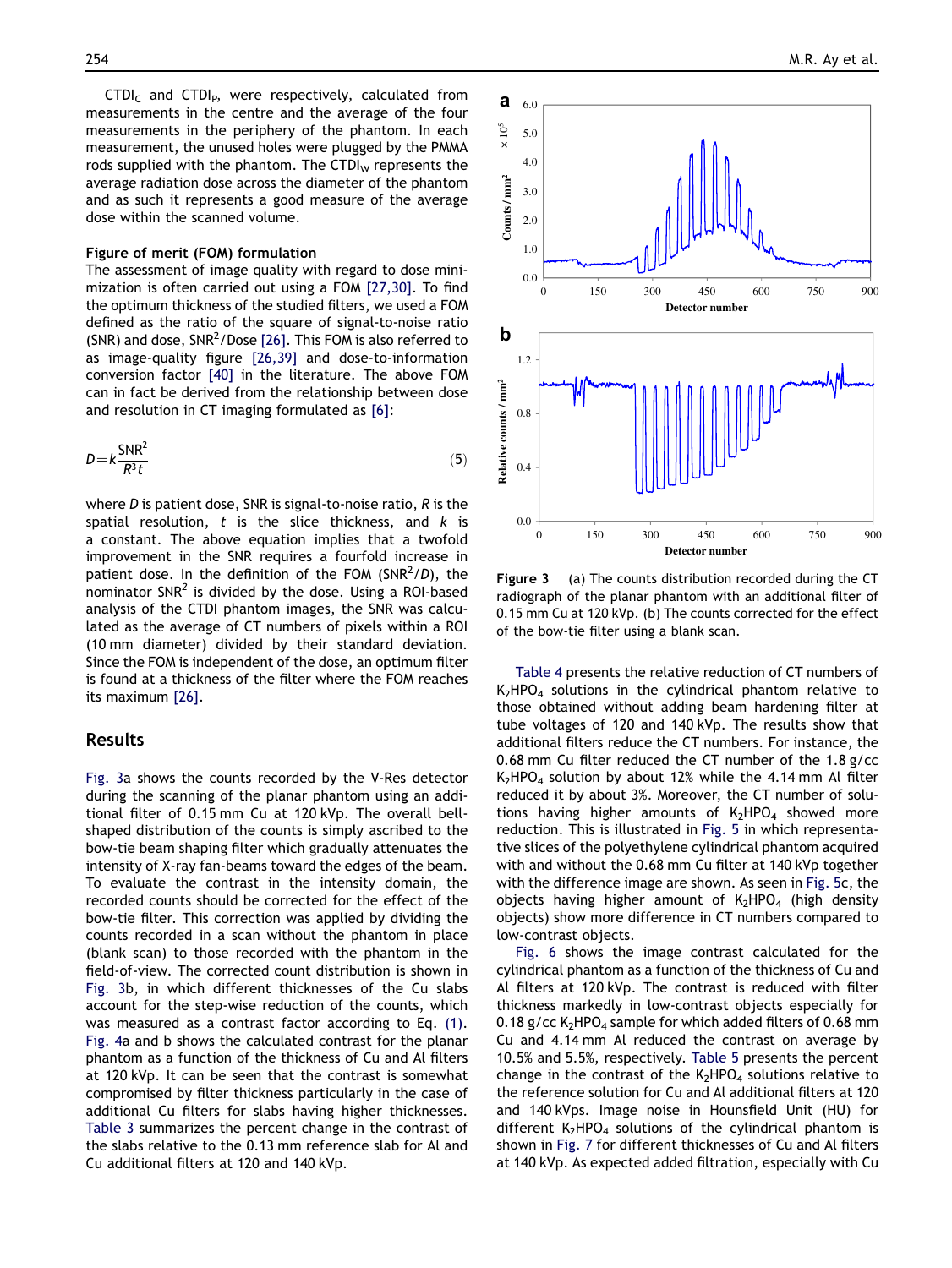<span id="page-6-0"></span>

Figure 4 The intensity contrast calculated for the planar phantom as a function of filter thickness for (a) Cu and (b) Al filters at 120 kVp.

filter, increases image noise thereby the detectability of low-contrast (low-density) objects is impaired. The noise evaluation showed that for high concentrations of  $K_2HPO_4$ , there is substantial increase of noise, that is, the CT numbers are subject to more variations.

The MTF performance of the scanner for different additional Cu filters indicates that by increasing the filter thickness, the MTF and hence the spatial resolution is compromised [\(Fig. 8\)](#page-9-0). [Table 6](#page-9-0) presents the 50% MTF value for the Cu filter at 120 and 140 kVps. The results show that when using the 0.68 mm Cu filter, the spatial frequency of 50% MTF shifts from 4.81 to 4 lp/mm at 120 kVp and from 5.11 to 4.58 lp/mm at 140 kVp. The results of  $CTDI<sub>w</sub>$  measurements as a function of Cu filter thickness are shown in [Fig. 9](#page-9-0). As can be seen, the CTDI $<sub>w</sub>$  decreases substantially with filter</sub> thickness in such a way that it gets reduced to 50% by about 0.41 and 0.55 mm Cu filter for tube potentials of 120 and 140 kVp, respectively. Therefore pre-filtering plays a pivotal role to substantially reduce patient dose in CT imaging. However, it necessitates an optimum filter by which the reconstructed images still retain their diagnostic quality.

[Fig. 10](#page-10-0) shows the FOM estimates for the determination of the optimal filter as a function of Cu and Al filter thickness at 120 and 140 kVp tube potentials. The curves are normalized to zero filtration and represent the variation of dose per unit detected photon for increasing Cu filtration. When selecting a filter thickness corresponding to the maximum values of these curves, a good compromise between image quality and radiation exposure of the patient is achieved. As [Fig. 10a](#page-10-0) indicates, an optimum Cu filter thickness for 120 and 140 kVp is around 0.5 mm at which the FOM reaches a plateau whereas an optimum Al filter thickness for 120 and 140 kVp is more than 4 mm ([Fig. 10](#page-10-0)b). It should be noted that the FOM should in principle achieve a maximum corresponding to an optimum filter, however, in practice when the FOM curves begin to reach a plateau can indicate such an optimum filter [\[27\].](#page-11-0)

# **Discussion**

In X-ray CT and projection radiography, beam filtration is an efficient means to reduce low-energy X-rays having no or

Table 3 Relative change of the contrast of the planar phantom for different thicknesses of Al and Cu additional filters at tube potentials of 120 and 140 kVp.

| Tube potential | Added filtration<br>(mm) |        | Slab thickness (mm) |         |         |         |         |         |         |         |  |  |  |
|----------------|--------------------------|--------|---------------------|---------|---------|---------|---------|---------|---------|---------|--|--|--|
| (kVp)          |                          | 0.20   | 0.33                | 0.40    | 0.60    | 0.80    | 0.93    | 1.00    | 1.25    | 1.31    |  |  |  |
| 120            | $1.06$ Al                | 0.2    | 0.1                 | $-0.1$  | $-0.2$  | $-0.4$  | $-0.3$  | $-0.4$  | $-0.2$  | $-0.3$  |  |  |  |
|                | 2.60 AL                  | $-0.1$ | $-1.3$              | $-1.5$  | $-1.8$  | $-1.8$  | $-1.9$  | $-2.0$  | $-1.8$  | $-2.4$  |  |  |  |
|                | 3.08 Al                  | $-0.3$ | $-1.8$              | $-1.7$  | $-2.0$  | $-1.6$  | $-2.2$  | $-2.3$  | $-2.2$  | $-2.3$  |  |  |  |
|                | 4.14 Al                  | $-0.8$ | $-2.0$              | $-2.3$  | $-2.8$  | $-0.7$  | $-2.8$  | $-3.1$  | $-3.2$  | $-3.2$  |  |  |  |
|                | 0.15 Cu                  | 0.0    | $-2.6$              | $-1.4$  | $-2.8$  | $-3.1$  | $-3.4$  | $-3.5$  | $-3.3$  | $-4.0$  |  |  |  |
|                | 0.28 Cu                  | $-1.9$ | $-5.1$              | 0.5     | $-5.3$  | $-4.2$  | $-6.2$  | $-6.7$  | $-6.5$  | $-7.3$  |  |  |  |
|                | 0.48 Cu                  | $-7.3$ | $-7.4$              | $-3.4$  | $-7.7$  | $-7.4$  | $-9.5$  | $-9.8$  | $-10.0$ | $-10.5$ |  |  |  |
|                | 0.68 Cu                  | $-9.0$ | $-9.7$              | $-6.4$  | $-8.6$  | $-10.7$ | $-13.6$ | $-14.3$ | $-14.9$ | $-15.6$ |  |  |  |
| 140            | $1.06$ Al                | 0.1    | $-0.2$              | 0.3     | $-0.1$  | $-0.3$  | $-0.2$  | $-0.4$  | $-0.3$  | $-0.4$  |  |  |  |
|                | 2.60 AL                  | $-1.2$ | $-1.3$              | $-1.6$  | $-1.5$  | $-1.7$  | $-1.8$  | $-1.7$  | $-1.8$  | $-2.2$  |  |  |  |
|                | 3.08 Al                  | $-1.7$ | $-2.0$              | $-1.7$  | $-1.8$  | $-2.1$  | $-2.3$  | $-1.4$  | $-2.4$  | $-2.7$  |  |  |  |
|                | 4.14 Al                  | $-2.6$ | $-3.5$              | $-3.4$  | $-2.9$  | $-3.1$  | $-3.5$  | $-2.6$  | $-3.6$  | $-4.2$  |  |  |  |
|                | 0.15 Cu                  | $-1.8$ | $-2.5$              | $-2.3$  | $-2.5$  | $-3.2$  | $-3.5$  | $-3.6$  | $-3.8$  | $-4.2$  |  |  |  |
|                | 0.28 Cu                  | $-4.3$ | $-5.7$              | $-5.8$  | $-5.2$  | $-6.3$  | $-7.2$  | $-6.6$  | $-7.8$  | $-8.6$  |  |  |  |
|                | 0.48 Cu                  | $-8.2$ | $-9.6$              | $-8.7$  | $-8.8$  | $-9.8$  | $-10.7$ | $-9.2$  | $-10.9$ | $-11.7$ |  |  |  |
|                | 0.68 Cu                  | $-9.5$ | $-10.9$             | $-10.7$ | $-12.0$ | $-14.0$ | $-15.3$ | $-13.8$ | $-16.4$ | $-17.5$ |  |  |  |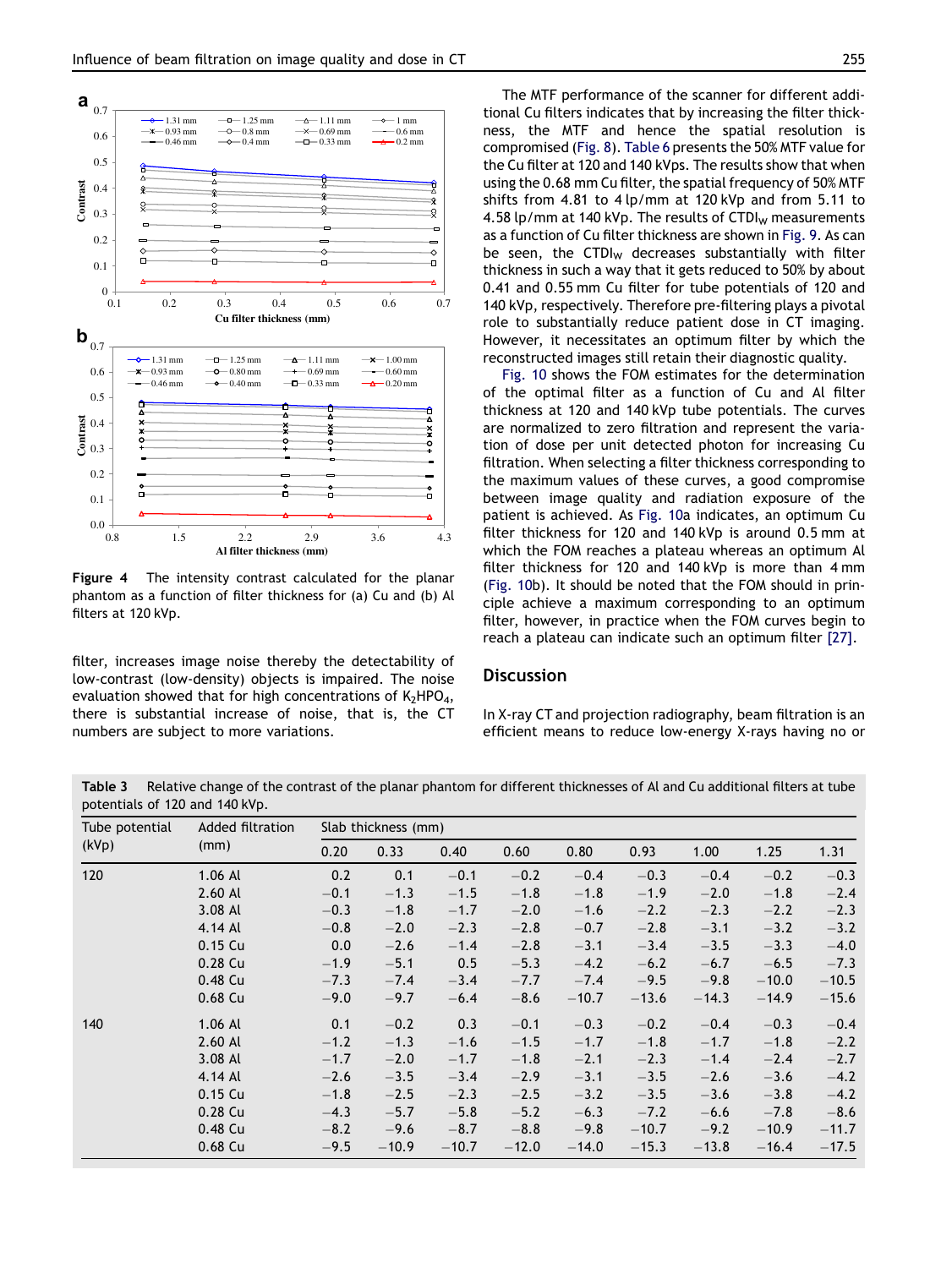| Tube potential | Added filtration |        | $K_2$ HPO <sub>4</sub> solution (gr/cc) |        |         |         |         |         |         |         |  |  |  |
|----------------|------------------|--------|-----------------------------------------|--------|---------|---------|---------|---------|---------|---------|--|--|--|
| (kVp)          | (mm)             | 0.18   | 0.24                                    | 0.30   | 0.48    | 0.60    | 0.90    | 1.20    | 1.50    | 1.80    |  |  |  |
| 120            | $1.06$ Al        | $-0.4$ | $-0.8$                                  | $-0.6$ | $-0.7$  | $-0.6$  | $-0.7$  | $-0.7$  | $-0.6$  | $-0.7$  |  |  |  |
|                | 2.60 Al          | $-0.2$ | $-0.6$                                  | $-0.6$ | $-1.0$  | $-1.1$  | $-1.2$  | $-1.2$  | $-1.2$  | $-1.4$  |  |  |  |
|                | 3.08 Al          | $-0.4$ | $-0.5$                                  | $-0.9$ | $-1.5$  | $-1.6$  | $-1.7$  | $-2.0$  | $-1.8$  | $-2.1$  |  |  |  |
|                | 4.14 Al          | $-0.3$ | $-0.3$                                  | $-0.7$ | $-1.7$  | $-1.8$  | $-2.3$  | $-2.4$  | $-2.5$  | $-2.7$  |  |  |  |
|                | 0.15 Cu          | $-3.2$ | $-3.7$                                  | $-3.6$ | $-3.7$  | $-3.5$  | $-3.6$  | $-3.6$  | $-3.6$  | $-3.7$  |  |  |  |
|                | 0.28 Cu          | $-5.4$ | $-5.9$                                  | $-6.1$ | $-6.4$  | $-6.2$  | $-6.7$  | $-6.7$  | $-6.6$  | $-6.8$  |  |  |  |
|                | 0.48 Cu          | $-5.7$ | $-7.1$                                  | $-7.6$ | $-8.6$  | $-8.6$  | $-9.3$  | $-9.5$  | $-9.5$  | $-9.8$  |  |  |  |
|                | 0.68 Cu          | $-5.9$ | $-8.1$                                  | $-8.9$ | $-10.3$ | $-10.4$ | $-11.3$ | $-11.5$ | $-11.7$ | $-12.1$ |  |  |  |
| 140            | $1.06$ Al        | $-0.8$ | $-0.9$                                  | $-0.9$ | $-0.9$  | $-0.7$  | $-0.8$  | $-0.7$  | $-0.9$  | $-0.9$  |  |  |  |
|                | 2.60 Al          | $-0.3$ | $-0.6$                                  | $-1.2$ | $-1.4$  | $-1.5$  | $-1.9$  | $-1.9$  | $-2.2$  | $-2.0$  |  |  |  |
|                | 3.08 Al          | $-0.3$ | $-0.2$                                  | $-0.8$ | $-1.5$  | $-1.6$  | $-1.9$  | $-2.1$  | $-2.2$  | $-2.3$  |  |  |  |
|                | 4.14 Al          | $-0.6$ | $-0.1$                                  | $-0.7$ | $-1.6$  | $-1.8$  | $-2.3$  | $-2.5$  | $-2.6$  | $-2.8$  |  |  |  |
|                | 0.15 Cu          | $-3.7$ | $-3.8$                                  | $-3.9$ | $-3.8$  | $-3.6$  | $-3.8$  | $-3.8$  | $-3.9$  | $-3.9$  |  |  |  |
|                | 0.28 Cu          | $-5.7$ | $-6.0$                                  | $-6.1$ | $-6.4$  | $-6.2$  | $-6.6$  | $-6.6$  | $-6.8$  | $-6.8$  |  |  |  |
|                | 0.48 Cu          | $-6.8$ | $-7.8$                                  | $-8.3$ | $-9.0$  | $-8.9$  | $-9.7$  | $-9.8$  | $-9.9$  | $-10.2$ |  |  |  |
|                | 0.68 Cu          | $-7.4$ | $-8.8$                                  | $-9.5$ | $-10.9$ | $-10.9$ | $-12.0$ | $-12.1$ | $-12.4$ | $-12.7$ |  |  |  |

<span id="page-7-0"></span>Table 4 Relative change of CT numbers of the  $K_2HPO_4$  solutions in the cylindrical phantom for different thicknesses of Al and Cu additional filters at 120 and 140 kVp.

little contribution to image formation, whereby both patient dose and beam hardening artefacts are reduced. This study was conducted to determine experimentally an optimum copper and aluminium filter thickness for beam filtration in the GE VCT 64-slice CT scanner in order to decrease patient's dose without considerably sacrificing image quality.

Most CT scanners are equipped with a beam shaper or bow-tie filter that minimizes radiation exposure in the thinner portions of patient's anatomy, thus providing better noise consistency within the image plane while saving up to 50% surface radiation dose [\[41\].](#page-11-0) In the present study, we investigate an optimum flat filter in the presence of the scanner's bow-tie filter. As demonstrated in [Fig. 4](#page-6-0), the contrast of the planar phantom, corrected for the bow-tie filter and calculated according to Eq. [\(1\),](#page-4-0) decreases with filter thickness particularly in thinner slabs representing thin tissue layers. This further confirms that additional beam hardening filters especially those made of copper degrade object contrast in low absorbing materials. According to [Table 3](#page-6-0), at a given filter thickness, the contrast of the slabs decreases with tube potential in

particular in thicker ones. In other words, the difference between the counts transmitted through the reference slab and thick slabs decrease with tube potential. Since prefiltering makes X-ray spectra harder, the attenuation Xrays experience decreases because most of interactions would be primarily Compton scattering rather than photoelectric absorption. Consequently, as demonstrated in Table 4, the obtained CT numbers portrayed as image grayscale values are reduced. The CT numbers of different  $K_2$ HPO<sub>4</sub> solutions in the cylindrical phantom were reduced, on average, by 10.1% for a 0.68 mm copper filter and by 1.7% for a 4.14 mm aluminium filter at tube potentials of 120 and 140 kVp, respectively. The results indicate that by making use of the mentioned additional filter, CT numbers decrease by up to 10% which may be of little consequences in the light of image processing and display techniques. The results presented in [Table 5](#page-8-0) give an indication of the degree by which the detectability of low contrast objects is compromised by additional beam hardening filters. The results show that the contrast of the solutions having low amount of  $K_2HPO_4$  is more affected and degraded by up to about 10% and 6% using a filter of 0.68 mm Cu and 4.14 mm



Figure 5 Representative slices of the cylindrical phantom acquired at 140 kVp. (a) CT image acquired without additional filter and (b) with an additional 0.68 mm Cu filter. (c) The difference image between (a) and (b).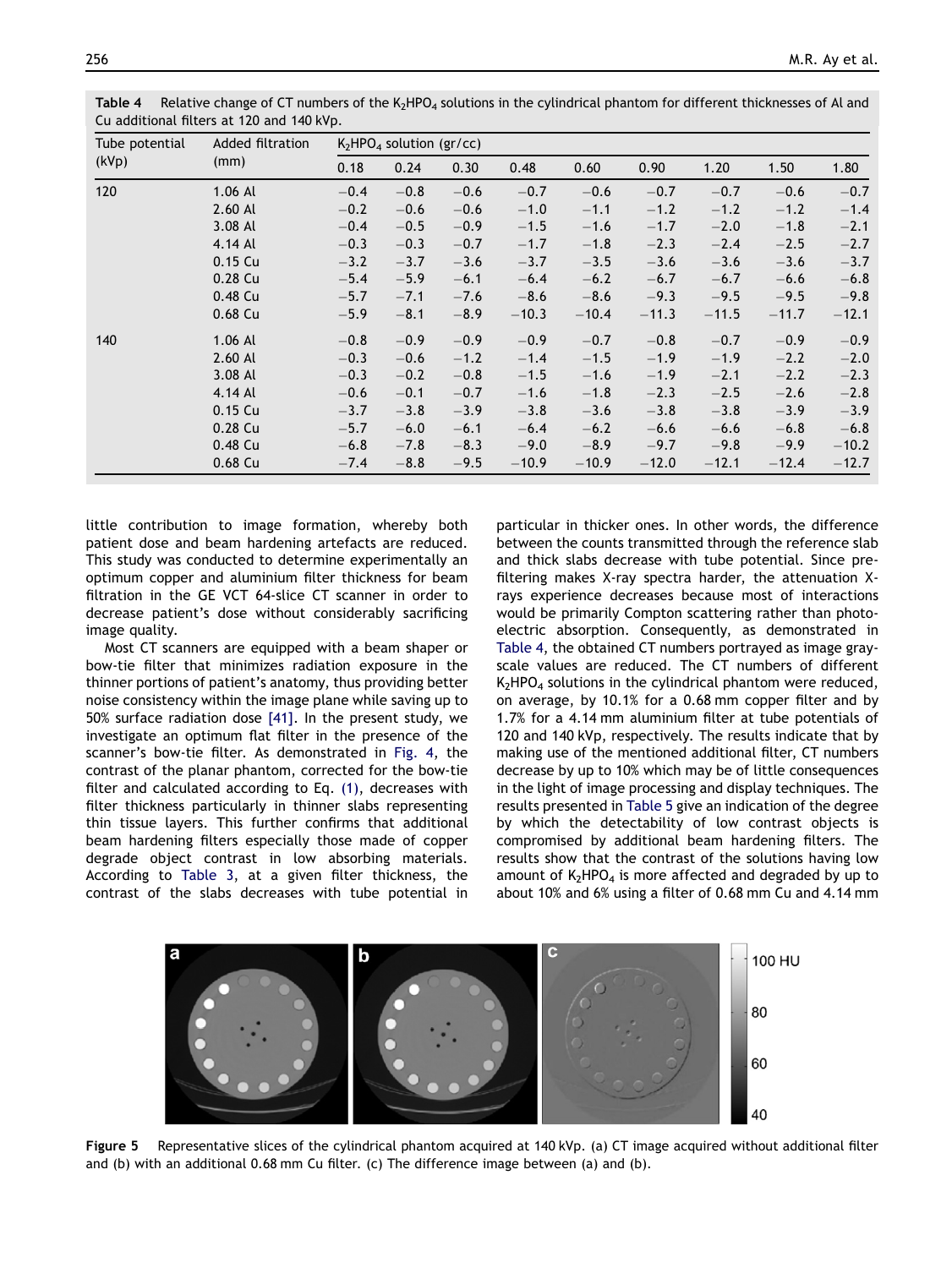<span id="page-8-0"></span>

Figure 6 Image contrast calculated for the cylindrical phantom as a function of filter thickness for (a) Cu and (b) Al filters at 12 kVp.

Al, respectively. However, as observed in projection radiology with an additional filter of 4 mm Al [\[42\],](#page-11-0) image contrast is not considerably impaired. With increasing tube potential, quantum noise limiting low-contrast detectability decreases, thereby as demonstrated in Table 5 the degree to which the contrast is compromised is reduced. Generally, the variance of the estimated attenuation in a volume element is proportional to the reciprocal of the number of photons detected passing through that volume [\[43\]](#page-11-0). According to [Fig. 7,](#page-9-0) the noise is more pronounced for high-density samples, which should be ascribed to their higher electron density accounting for more X-ray attenuation within the samples. However, according to the results in Table 5, the image contrast of these high-density samples is less degraded by noise compared to low-density samples.

The resolution measure given by the 50% MTF value presented in [Table 6](#page-9-0) indicates that pre-filtering degrades image resolution because it gives rise to increased image noise dominated by quantum mottle overlaying the image information. The results show that a 0.48 mm Cu filter shifts the 50% MTF value by approximately 0.77 lp/cm compared to when the filter is not used. This indicates that one can face a good trade-off between image quality and patient dose with this filter thickness. By increasing tube potential, the 50% MTF values denote improvement in image resolution due to decreasing quantum mottle with the increased number of X-rays brought about by tube potential [\(Table 6](#page-9-0)). The CTDI $_{w}$  measurements showed that a Cu filter of approximately 0.5 mm thickness accounts for 50% reduction in radiation absorbed dose while such a filter reduces the image contrast of the cylindrical phantom by about 4% (Table 5) averaged over tube potentials of 120 and 140 kVp. It is worth noting that in the presence of bow-tie filters, the additional flat filters particularly affect the dose in the central portions of the CTDI phantom  $(CTDI<sub>C</sub>)$ because as mentioned above, the bow-tie filters preferentially reduce the dose toward the peripheral portions, thereby making the beams harder and more penetrating in the edges of the beams. The FOM results shown in [Fig. 10](#page-10-0) indicate that an additional filter of 0.5 mm Cu should be optimum at high kVp CT acquisitions in the LightSpeed VCT scanner, while consistent with the results of Sculz and Judy

Table 5 Relative change of the contrast of K<sub>2</sub>HPO<sub>4</sub> solutions in the cylindrical phantom for different thicknesses of Al and Cu additional filters at 120 and 140 kVps.

| Tube potential | Added filtration<br>(mm) |         | $K2HPO4$ solution (gr/cc) |        |        |        |        |        |        |                     |  |
|----------------|--------------------------|---------|---------------------------|--------|--------|--------|--------|--------|--------|---------------------|--|
| (kVp)          |                          | 0.18    | 0.24                      | 0.30   | 0.48   | 0.60   | 0.90   | 1.20   | 1.50   | 1.80                |  |
| 120            | $1.06$ Al                | 0.5     | 0.9                       | 0.2    | 0.7    | 0.7    | 0.6    | 0.5    | 0.5    | 0.4                 |  |
|                | $2.60$ Al                | 0.7     | $-0.2$                    | 0.1    | $-0.1$ | 0.0    | 0.0    | 0.0    | 0.0    | 0.0                 |  |
|                | 3.08 Al                  | $-2.4$  | $-2.8$                    | $-2.1$ | $-1.5$ | $-1.4$ | $-1.0$ | $-0.8$ | $-0.7$ | $-0.7$              |  |
|                | 4.14 Al                  | $-5.6$  | $-5.1$                    | $-4.3$ | $-3.3$ | $-2.8$ | $-2.2$ | $-1.8$ | $-1.6$ | $-1.5$              |  |
|                | 0.15 Cu                  | $-0.8$  | $-1.3$                    | $-0.9$ | $-0.6$ | $-0.4$ | $-0.3$ | $-0.3$ | $-0.2$ | $-0.2$              |  |
|                | 0.28 Cu                  | $-3.2$  | $-2.8$                    | $-2.3$ | $-1.6$ | $-1.2$ | $-1.1$ | $-0.9$ | $-0.8$ | $-0.7$              |  |
|                | 0.48 Cu                  | $-7.1$  | $-6.6$                    | $-5.6$ | $-4.2$ | $-3.5$ | $-2.8$ | $-2.3$ | $-2.2$ | $-2.0$              |  |
|                | 0.68 Cu                  | $-10.9$ | $-10.3$                   | $-8.8$ | $-6.5$ | $-5.5$ | $-4.3$ | $-3.7$ | $-3.3$ | $-3.1$              |  |
| 140            | 1.06 Al                  | 0.8     | 0.9                       | 0.7    | 0.6    | 0.6    | 0.4    | 0.4    | 0.3    | 0.3                 |  |
|                | 2.60 Al                  | $-0.2$  | $-0.2$                    | $-0.2$ | $-0.1$ | 0.0    | $-0.1$ | 0.0    | $-0.1$ | 0.0                 |  |
|                | 3.08 Al                  | $-3.3$  | $-2.6$                    | $-2.7$ | $-1.8$ | $-1.5$ | $-1.2$ | $-1.0$ | $-1.0$ | $-\boldsymbol{0.8}$ |  |
|                | 4.14 Al                  | $-6.0$  | $-5.2$                    | $-4.6$ | $-3.4$ | $-3.0$ | $-2.3$ | $-2.0$ | $-1.8$ | $-1.7$              |  |
|                | $0.15$ Cu                | $-0.5$  | $-0.4$                    | $-0.5$ | $-0.2$ | $-0.1$ | $-0.1$ | $-0.1$ | $-0.1$ | $-0.1$              |  |
|                | $0.28$ Cu                | $-3.2$  | $-2.5$                    | $-2.1$ | $-1.4$ | $-1.1$ | $-1.0$ | $-0.8$ | $-0.7$ | $-0.7$              |  |
|                | 0.48 Cu                  | $-6.4$  | $-5.5$                    | $-4.8$ | $-3.5$ | $-2.8$ | $-2.4$ | $-2.0$ | $-1.8$ | $-1.7$              |  |
|                | 0.68 Cu                  | $-10.2$ | $-8.6$                    | $-7.4$ | $-5.7$ | $-4.7$ | $-3.8$ | $-3.2$ | $-3.0$ | $-2.8$              |  |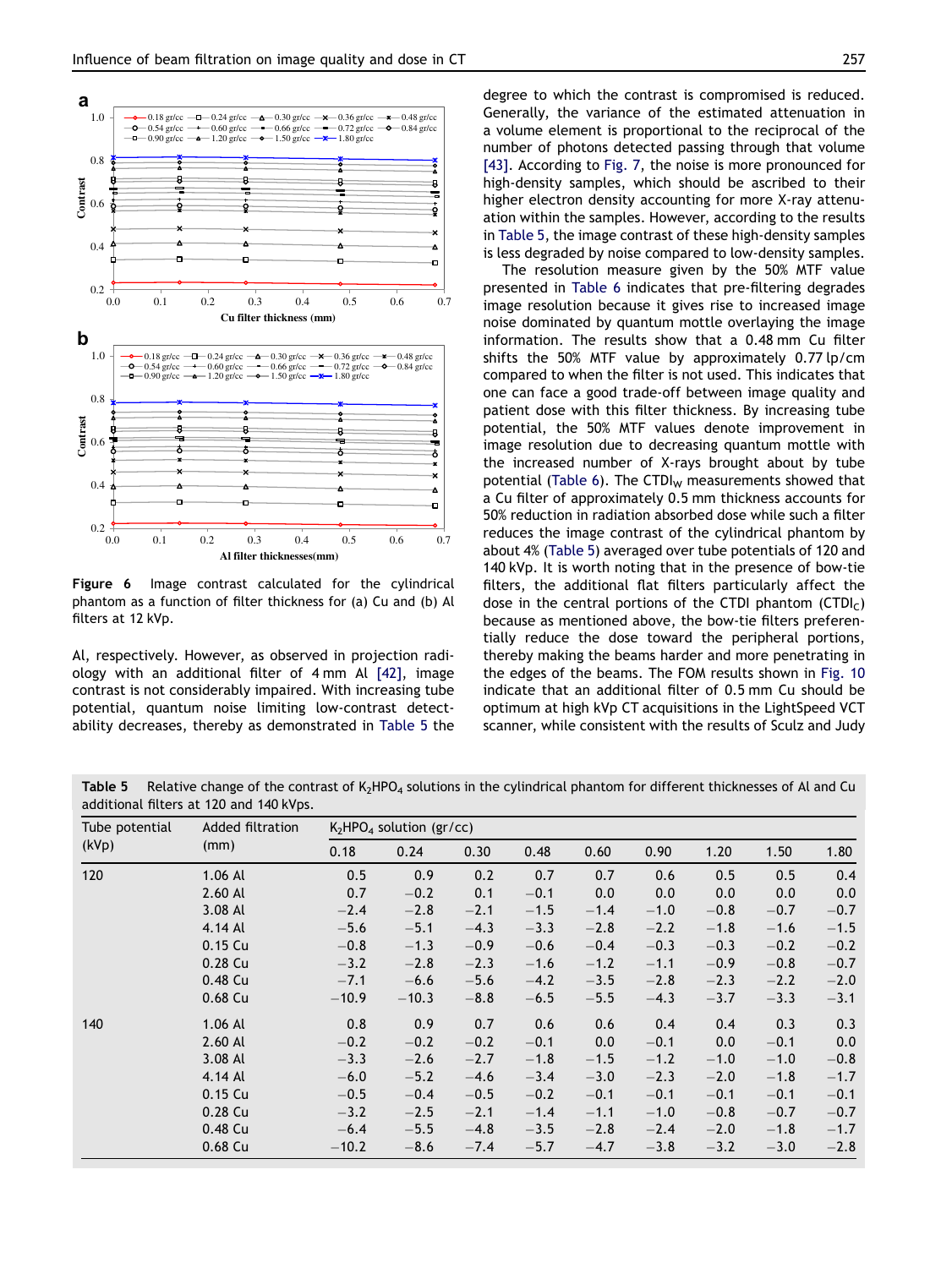<span id="page-9-0"></span>

**Figure 7** Image noise calculated for different  $K_2HPO_4$  solutions of the cylindrical phantom as a function of filter thickness for (a) Cu and (b) Al filters at 140 kVp and 200 mA.

[\[27\],](#page-11-0) an aluminium filter of more than 4 mm thickness would be an optimal filter thickness. The absorption of lowenergy X-rays and resulting reduction of absorbed dose by the added filters account for the initial rapid increase of the FOM which demonstrates patient dose reduction without significant loss in image quality. The results show that the recommended additional filtrations should be prudent and advantageous, because higher thicknesses might greatly reduce the number of photons available for the purpose of imaging and therefore have implications in tube loading due to increasing exposure conditions. At the end, it is worth to highlight the limitations accepted and assumptions made in this study. Although, the phantom or



Figure 8 MTF curves calculated for different Cu filter thicknesses at tube potential of 120 kVp.

| <b>Table 6</b> The 50% MTF values calculated from the GE |  |
|----------------------------------------------------------|--|
| performance phantom for different thicknesses of Cu      |  |
| additional filters at 120 and 140 kVps.                  |  |

| Added filtration (mm) | Tube potential (kVp) |      |  |  |  |
|-----------------------|----------------------|------|--|--|--|
|                       | 120                  | 140  |  |  |  |
| 0.00 <sub>Cu</sub>    | 4.81                 | 5.11 |  |  |  |
| 0.15 Cu               | 4.62                 | 5.02 |  |  |  |
| $0.28$ Cu             | 4.30                 | 4.98 |  |  |  |
| $0.48$ Cu             | 4.04                 | 4.78 |  |  |  |
| $0.68$ Cu             | 4.00                 | 4.58 |  |  |  |
| 0.75 Cu               | 3.98                 | 4.42 |  |  |  |
| 1.40 Cu               | 3.96                 | 4.38 |  |  |  |
| 1.61 Cu               | 3.80                 | 4.15 |  |  |  |

patient size and the bow-tie filter shape adapted influence on patient dose and image quality [\[44\],](#page-11-0) we conducted the dose measurements using a standard CTDI head phantom. However, this might be viewed as a limitation in the filter optimization task. Furthermore, as the radiation beam widths in multi-slice scanners are fairly wide, the broad scatter tails of the single slice profile may not sufficiently collected with a 100 mm long ion chamber scanner [\[45\].](#page-11-0) Therefore, the CTDI measurements might have been underestimated. Finally, instead of a wide range of kilovoltage peaks, we considered high kVp CT acquisitions and just focused on filter optimizations.

Pre-filtering using additional flat filters has been established as one of the fundamental methods in beam hardening correction and patient dose reduction. The propagation of polychromatic X-ray beams and beam hardening effects have been appropriately addressed by the recently proposed statistical image reconstruction algorithms that far surpass their conventional filtered backprojection counterpart [\[46,47\]](#page-11-0). Furthermore, the introduction of new CT technologies such as fast kVp switching have allowed dual-energy CT imaging to be reintroduced in this context. However, additional beam hardening filters remain an integral part of the procedures aiming at providing high quality diagnostic images with minimum patient dose.



Figure 9 Weighted CTDI calculated for different Cu filter thicknesses using the head CTDI phantom at tube potentials of 120 and 140 kVp.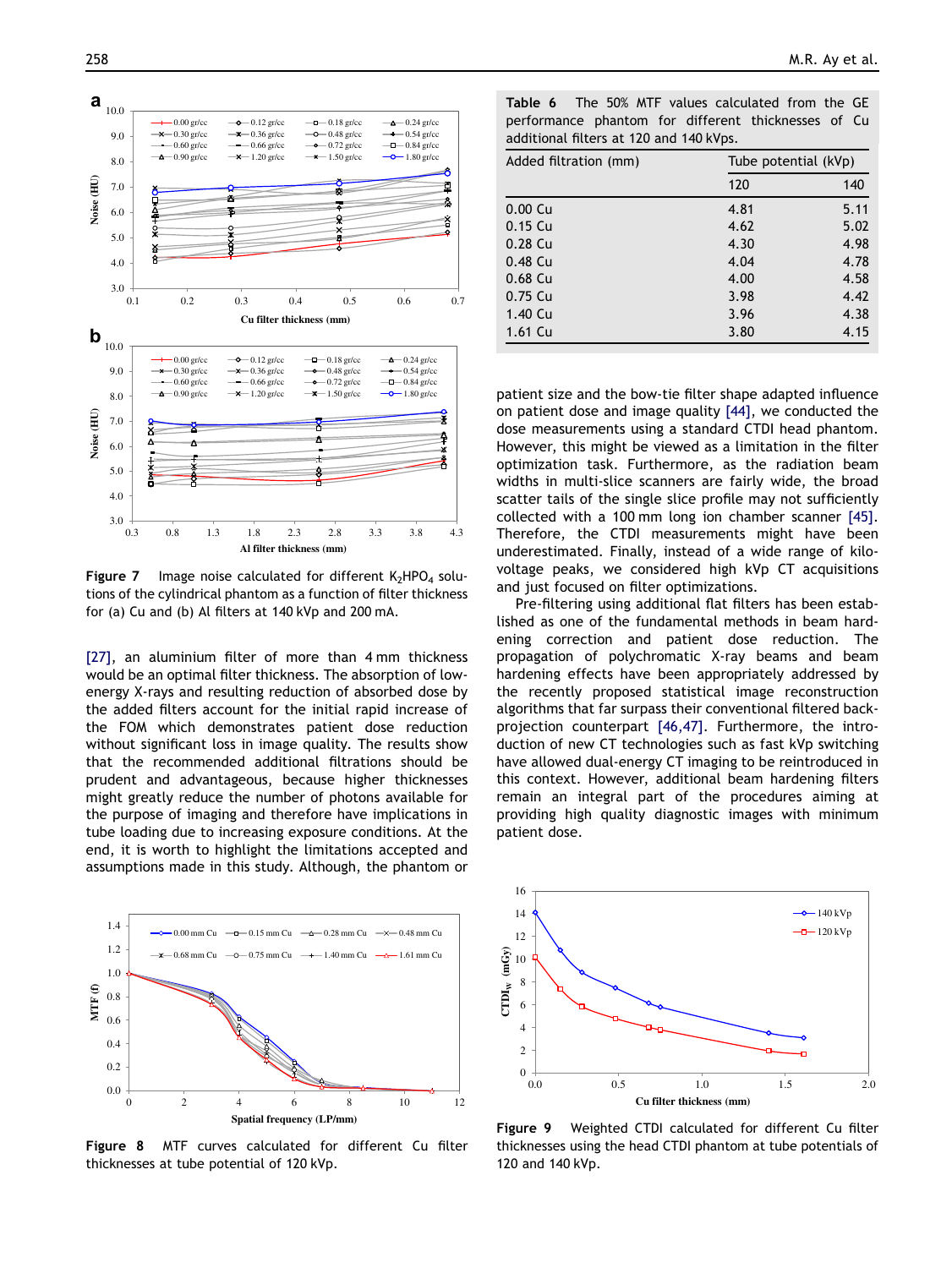<span id="page-10-0"></span>

Figure 10 Figure of merit (FOM) estimates as a function of (a) Cu filter and (b) Al filter thicknesses at tube potentials of 120 and 140 kVp.

# Conclusion

This experimental study was intended to determine an optimum copper and aluminium additional flat filters in the GE VCT 64-slice CT scanner using standard and specially designed phantoms. According to the FOM considering dose and noise, our results demonstrate that with an additional filter of 0.5 mm copper or minimum 4 mm aluminium, patient dose is considerably reduced at tube potentials of 120 and 140 kVp, whereas image quality described by contrast and spatial resolution is slightly, nonetheless, prudently compromised. However, further assessment of the scanner's dose efficiency and image quality should be performed with the recommended filters in a clinical setting.

## Conflict of interest statement

The authors declare that they have no conflict of interest.

## Acknowledgments

This work was supported by the Research Center for Science and Technology in Medicine and Tehran University of Medical Sciences, Tehran, Iran under grant No. 7719, the Swiss National Science Foundation under grant SNSF 31003A-135576, Geneva University Hospital under grant PRD 11-II-1, Geneva Cancer League and the Indo-Swiss Joint Research Programme ISJRP 138866.

# References

- [1] Rogalla P, Kloeters C, Hein PA. CT technology overview: 64 slice and beyond. Radiol Clin North Am 2009;47:1-11.
- [2] Nieman K, Cademartiri F, Lemos PA, Raaijmakers R, Pattynama PM, de Feyter PJ. Reliable noninvasive coronary angiography with fast submillimeter multislice spiral computed tomography. Circulation 2002;106:2051-4.
- [3] Nickoloff EL, Alderson PO. Radiation exposures to patients from CT: reality, public perception, and policy. AJR Am J Roentgenol 2001;177:285-7.
- [4] ICRP. Managing patient dose in multi-detector computed tomography (MDCT). ICRP publication 102. Ann ICRP 2007;37:  $1 - 79.$
- [5] Maiello ML. Ionizing radiation exposure of the population of the United States. Health Phys; 2010:549-50. National Council on Radiation Protection and Measurements.
- [6] Hendee WR, Ritenour ER. Medical imaging physics. 4th ed. Wiley-Liss, Inc; 2002.
- [7] Kak AC, Slaney M. Principles of computerized tomographic imaging. Piscataway, NJ: IEEE Press; 1988.
- [8] Duerinckx AJ, Macovski A. Polychromatic streak artifacts in computed tomography images. J Comput Assist Tomogr 1978;  $2:481 - 7$ .
- [9] Herman GT. Demonstration of beam hardening correction in computed tomography of the head. J Comput Assist Tomogr 1979:3:373-8.
- [10] Rao PS, Alfidi RJ. The environmental density artifact: a beamhardening effect in computed tomography. Radiology 1981;  $141:223 - 7.$
- [11] Moström U, Ytterbergh C. Artifacts in computed tomography of the posterior fossa: a comparative phantom study. J Comput Assist Tomogr 1986;10:560-6.
- [12] Maki DD, Birnbaum BA, Chakraborty DP, Jacobs JE, Carvalho BM, Herman GT. Renal cyst pseudoenhancement: beam-hardening effects on CT numbers. Radiology 1999;213:468-72.
- [13] Di Chiro G, Brooks RA, Dubal L, Chew E. The apical artifact: elevated attenuation values toward the apex of the skull. J Comput Assist Tomogr 1978;2:65-70.
- [14] Brooks RA, Chiro GD. Beam hardening in X-ray reconstruction tomography. Phys Med Biol  $1976;21:390-8$ .
- [15] McDavid WD, Waggener RG, Payne WH, Denis MJ. Correction for spectral artifacts in cross-sectional reconstruction from Xrays. Med Phys 1997;4:54-7.
- [16] Herman GT. Correction for beam hardening in computed tomography. Phys Med Biol 1979;24:81-106.
- [17] Pang SC, Genna S. Correction for X-ray polychromaticity effects on three-dimensional reconstruction. IEEE Trans Nucl Sci 1976:23:623-6.
- [18] Joseph PM, Spital RD. A method for correcting bone induced artifacts in computed tomography scanners. J Comput Assist Tomogr 1978;2:100-8.
- [19] Kijewski PK, Bjärngard BE. Correction for beam hardening in computed tomography. Med Phys 1978;5:209-14.
- [20] Nalcioglu O, Lou RY. Post-reconstruction method for beam hardening in computerized tomography. Phys Med Biol 1979;  $74:330-40.$
- [21] Meagher JM, Mote CD, Skinner HB. CT image correction for beam hardening using simulated projection data. IEEE Trans Nucl Sci 1990;37:1520-4.
- [22] Chen C-Y, Chuang K-S, Wu J, Lin H-R, Li M-J. Beam hardening correction for computed tomography images using a postreconstruction method and equivalent tissue concept. J Digital Imag 2001;14:54-61.
- [23] Coleman AJ, Sinclair M. A beam-hardening correction using dual-energy computed tomography. Phys Med Biol 1985;30: 1251.